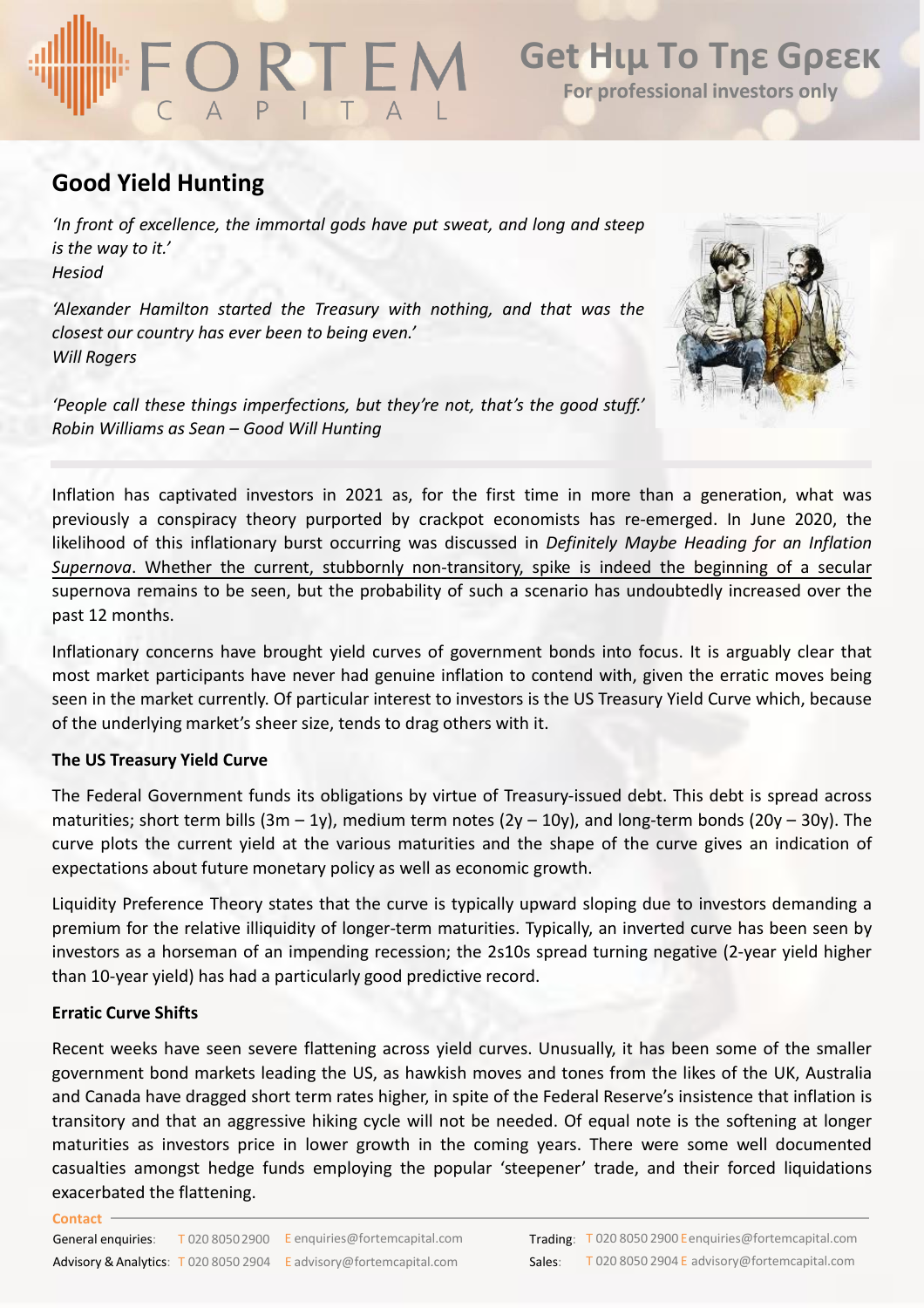

*Source: Fortem Capital, Bloomberg*

The Treasury market is taking the Fed's transitory inflation narrative at face value. Pre-GFC, investors required a healthy premium in the 5-year yield against CPI. Since then, it has more or less tracked CPI, the exception being when the market correctly predicted that the deflation brought about by the oil price crash in 2014/15 would prove transitory; yields did not move in spite of CPI's dip. This year the market is similarly predicting that inflation will prove transitory, the difference being that while in 2015 investors were rewarded in real terms (yields were above inflation), this time the real yields have turned highly negative:



*Source: Fortem Capital, Bloomberg*

### **Contact**

General enquiries: Advisory & Analytics: T 020 8050 2904 E advisory@fortemcapital.com Sales:  $T$  020 8050 2900 E enquiries@fortemcapital.com

**Trading:** T 020 8050 2900 Eenquiries@fortemcapital.com T 020 8050 2904 E advisory@fortemcapital.com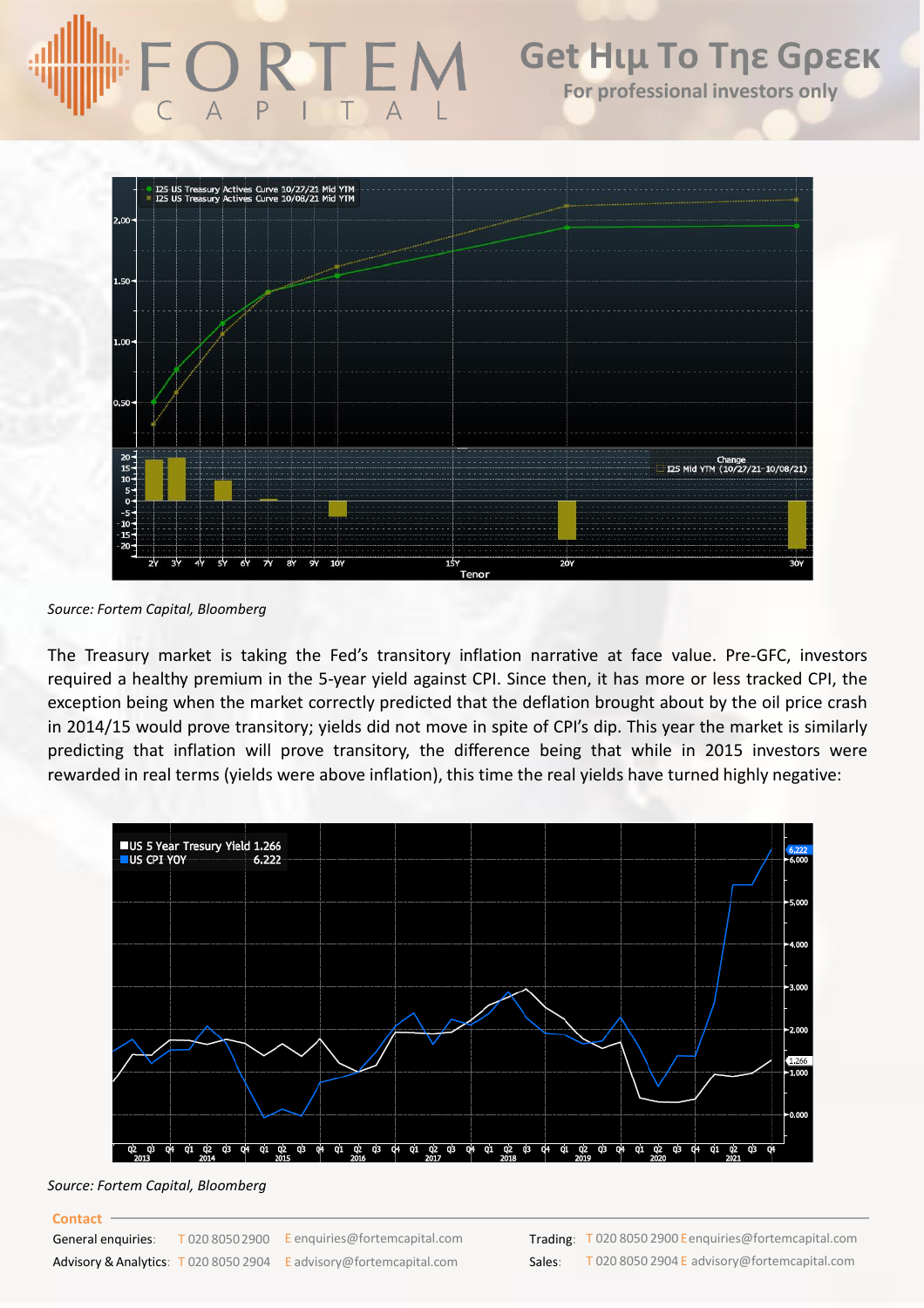The burning question is whether the yield curve is correctly priced.

One might argue from here that if inflation does soften in the coming months and proves transitory, the front of the curve has priced in too much in terms of hikes; curves steepen led by the front end coming back down. Or, if it is more secular, then the front of the curve is correct, and the back end catches up; curves steepen driven by the back end rising.

### **What Next For Inflation**

One of the major transitory arguments of 'base effects'; the fact that year-on-year numbers were, at the beginning of the year, referencing a severe deflationary shock, has been revised as high prints have continued to come. Another argument, particularly with regards to commodities, was the replenishment of reserves that were depleted in the aftermath of the crisis. However, commodity price rises have proved similarly stubborn, and reserves are not yet fully replenished. Some of this is down to supply chain issues, but the structural vulnerability of supply chains that has been shown is in itself inflationary.

Other things to note, as have been noted here previously, are the world's changing demographics, namely an ageing population. In addition, increasingly progressive mandates of governments around the world, particularly with regards to green policy and reducing inequality. In the case of the US, spending plans are akin to wartime, including infrastructure, the green transition, and direct injections of cash into the real economy through stimulus cheques.

The debate around whether inflation is transitory will continue to rage, possibly for long enough that one might question whether a reasonable definition of how long transitory is has passed. One simply cannot come down on one side or the other with complete confidence. However, the probability ascribed to stickier secular inflation must have changed given the seismic policy response and fundamental shift of the past 18 months.

### **SUPPLY & Demand**

Aside from the inflation argument, investors are potentially looking through an important supply side factor in the US Treasury market; increasing net supply, and where that supply is occurring in maturity terms. Average net issuance of short-term bills since June 2020 has been -\$76bn whereas in terms of longer dated notes and bonds the number is +\$210bn. It was always likely that issuance would move to longer dated maturities, it is relatively more stable debt. Longer dated issuance also serves as a neat hedge against policymakers' own assumptions about the transitory nature of the inflation – it is for readers to make their own minds up whether anything should be read into the fact that issuance of TIPS has come down significantly, whilst the Fed's own TIPS holdings have trebled; perhaps they are not as confident on inflation's transitory nature as they say…

Whether they are right or wrong, the wall of treasuries that are needed to fund the Biden administration's spending plans, coupled with the potential for \$80bn per month of purchases through QE to be tapered off, may mean that longer term yields must rise materially for purely structural reasons.

These structural factors, coupled with the potential for a generally less favourable mix of growth and inflation, and whatever macroeconomic headwinds and shocks are bubbling below the surface, are likely to mean that the goldilocks regime for the traditional 60/40 portfolio is less likely to be repeated. The price risk